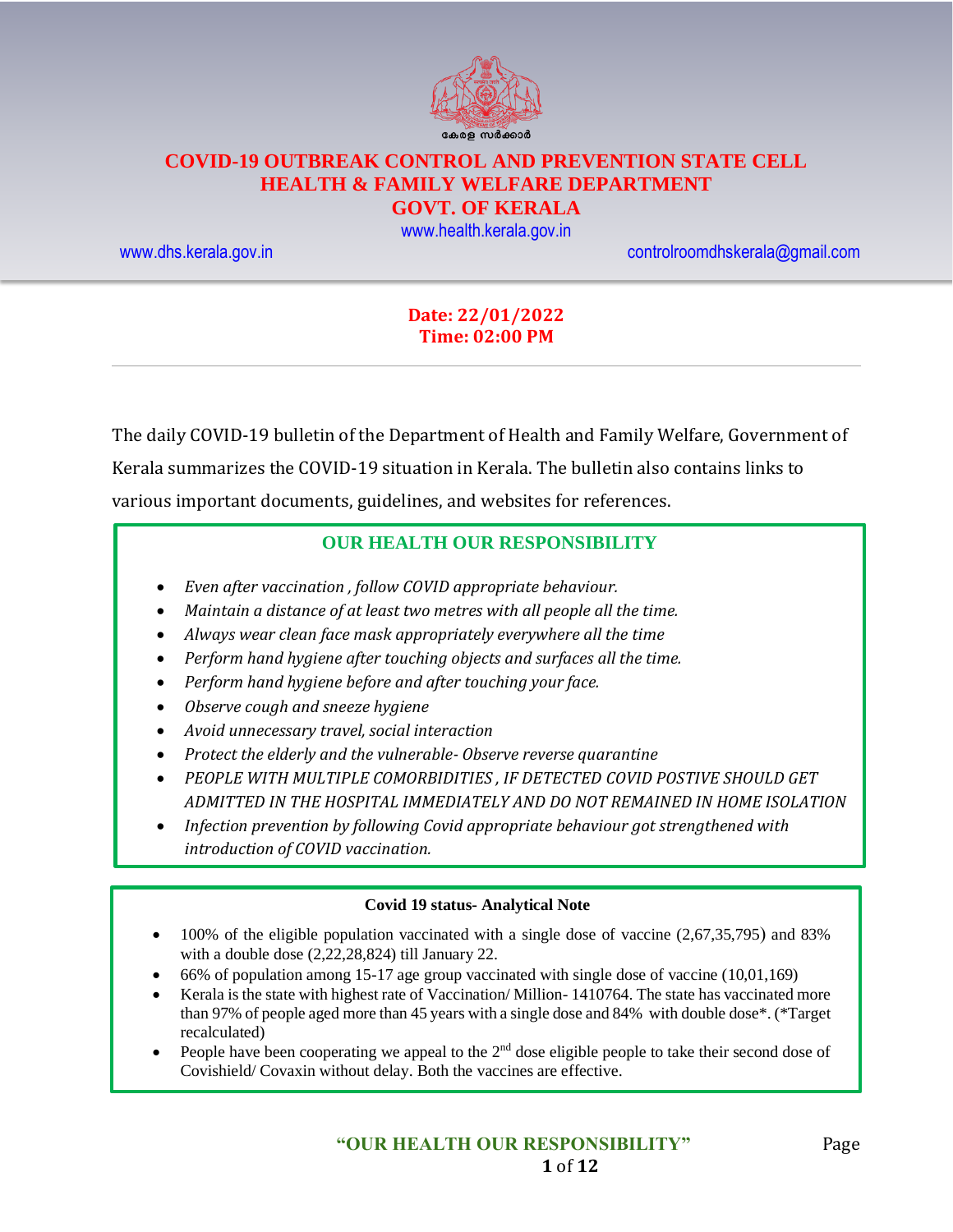- **As per today's data, among the 45,136 positives, 39,523 persons were eligible for vaccination. 2239 were vaccinated with single-dose and 27,499 were fully vaccinated.**
- **9785 persons had no history of vaccination. This sub cohort needs to be followed and among them people having morbidity are advised to access health care in a Hospital.** All vaccinated people should follow covid appropriate behaviour.
- **Non vaccinated people with co morbidity have higher chances of mortality based on the mortality analysis. Hence, especially people with comorbidities should be careful. All must follow Covid appropriate behaviors.**
- **COVID-19 vaccines protect people from getting infected and become severely ill, and significantly reduce the likelihood of hospitalization and death**.
- **During January 15 – January 21, the average active cases were 1,49,922 out of them an average of around 0.7% only were admitted in oxygen beds and 0.5% were in ICU. During this period there was an increase of around 1,39,966 new cases.**

**The growth rate in newly declared cases increased by 201% during the same week compared to the previous week. The number of active patients, number of those admitted in hospitals, field hospitals, ICU, ventilator and in oxygen supported beds has increased by 201%, 87%,126%, 57%, 23% and 91% respectively in this week compared to previous week.** For any disease control program, active case finding is important. The state is doing appropriate testing. However, there is an apprehension regarding test positivity rate. It is hereby explained that test positivity rate indicates the infection. There are two specific issues all may understand i.e. **contracting infection** and because of contracting infection **the disease manifestation**. The World over post vaccination phase, contracting infection to disease manifestation is examined as CONVERSION RATE to decide the severity of pandemic. The data as on date suggests the conversion rate is stable because the People are following instructions, taking vaccines. However, it can be further improved with cooperation from all i.e. positive person having comorbidities should not delay their arrival in Hospital and take treatment as per the treatment protocols.

- Out of total 2,47,227 cases of infection only 3% of the active cases are admitted either in hospital/Field hospitals. This percentage is more or less constant and that indicates that the progression toward disease of the person who is infected is not very alarming and appropriate care and support is being given to patients. The patients who arrive late in the hospital even though having morbidity are the majority patients in the hospitals and Diabetes and Hypertension together being the most common cause of patient death. Therefore, we request people with co morbidities once detected with covid infection to get hospitalized in time.
- Based on the Covid positive data during June, July and August, 6% of the Covid positive patients had taken a single dose of Covid 19 vaccination and 3.6% had taken two doses of covid 19 vaccination. This indicates that vaccinated people may get infected, even though it is very less. It indicates that post vaccination immunity is effective in preventing infection. Vaccinated people are advised to consult Doctor only when symptomatic. Vaccinated people should follow covid appropriate behaviour.
- Symptomatic non-Vaccinated people may do RTPCR test. Antigen testing is only for emergency purpose. Non vaccinated people with co-morbidities to do testing by RTPCR and consult doctor.
- Repeat RTPCR is not needed among the people who are detected COVID positive in the previous 3 months. All young person detected positive and at home isolation should do blood sugar test.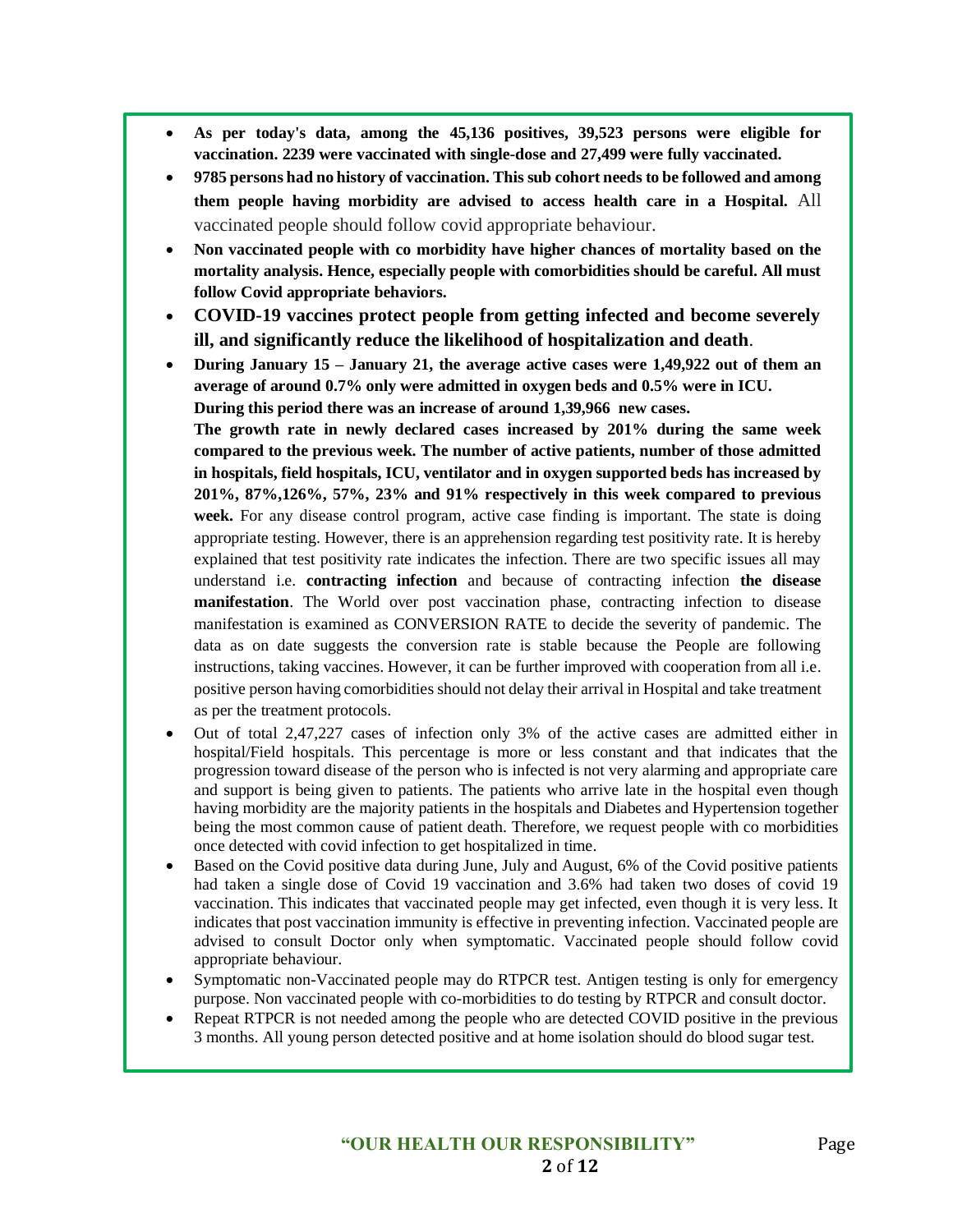### **PART- 1 SUMMARY OF COVID CASES AND DEATH**

| <b>Positive</b><br>cases | <b>Recovered</b><br>patients | New persons<br>īn<br>Quarantine/<br><b>Isolation</b> | <b>New Persons</b><br>in Home,<br><b>Institution</b><br>quarantine | New persons<br>in Hospital<br><b>Isolation</b> | <b>Total no of</b><br><b>Deaths</b><br>reported | No of deaths<br>declared as<br>per appeal<br>G.0.(Rt)<br>No.2110/202<br>1/H&FWD<br>(B) |
|--------------------------|------------------------------|------------------------------------------------------|--------------------------------------------------------------------|------------------------------------------------|-------------------------------------------------|----------------------------------------------------------------------------------------|
| 5552512                  | 5276647                      | 63555                                                | 62416                                                              | 1139                                           | 51607                                           | 16857                                                                                  |

### **Table 1. Summary of COVID-19 cases till 21/1/2022**

### **Table 2. Summary of new COVID-19 cases (last 24 hours)**

| <b>Positive</b><br>cases | <b>Recovered</b><br>patients | New persons<br><i>in</i><br>Quarantine/<br><b>Isolation</b> | <b>New Persons</b><br>in Home,<br><b>Institution</b><br>quarantine | <b>New persons</b><br>in Hospital<br><b>Isolation</b> | <b>No of Deaths</b><br>declared<br>daily<br>(A) | No of deaths<br>declared as<br>per appeal<br>G.0.(Rt)<br>No.2110/202<br>1/H&FWD<br>(B) |
|--------------------------|------------------------------|-------------------------------------------------------------|--------------------------------------------------------------------|-------------------------------------------------------|-------------------------------------------------|----------------------------------------------------------------------------------------|
| 45136                    | 21324                        | 57220                                                       | 56096                                                              | 1124                                                  | 70                                              | 62                                                                                     |

### **Table 3. Cumulative summary as on 22/01/2022**

| <b>Total</b><br><b>Positive</b><br>cases | <b>Active</b><br>cases | <b>Total</b><br><b>Recovered</b> | <b>Total</b><br>persons in<br>Quarantine/<br><b>Isolation</b> | Persons in<br>Home/Insti<br>tution<br>quarantine | Persons in<br><b>Hospital</b><br><b>Isolation</b> | <b>Total No of</b><br><b>Deaths</b><br>(D) | <b>Total No of</b><br>deaths<br>declared as<br>per appeal<br>G.0.(Rt)<br>No.2110/20<br><b>21/H&amp;FWD</b><br>(E) |
|------------------------------------------|------------------------|----------------------------------|---------------------------------------------------------------|--------------------------------------------------|---------------------------------------------------|--------------------------------------------|-------------------------------------------------------------------------------------------------------------------|
| 5597648                                  | 247227                 | 5297971                          | 385516                                                        | 377086                                           | 8430                                              | 51739                                      | 16919                                                                                                             |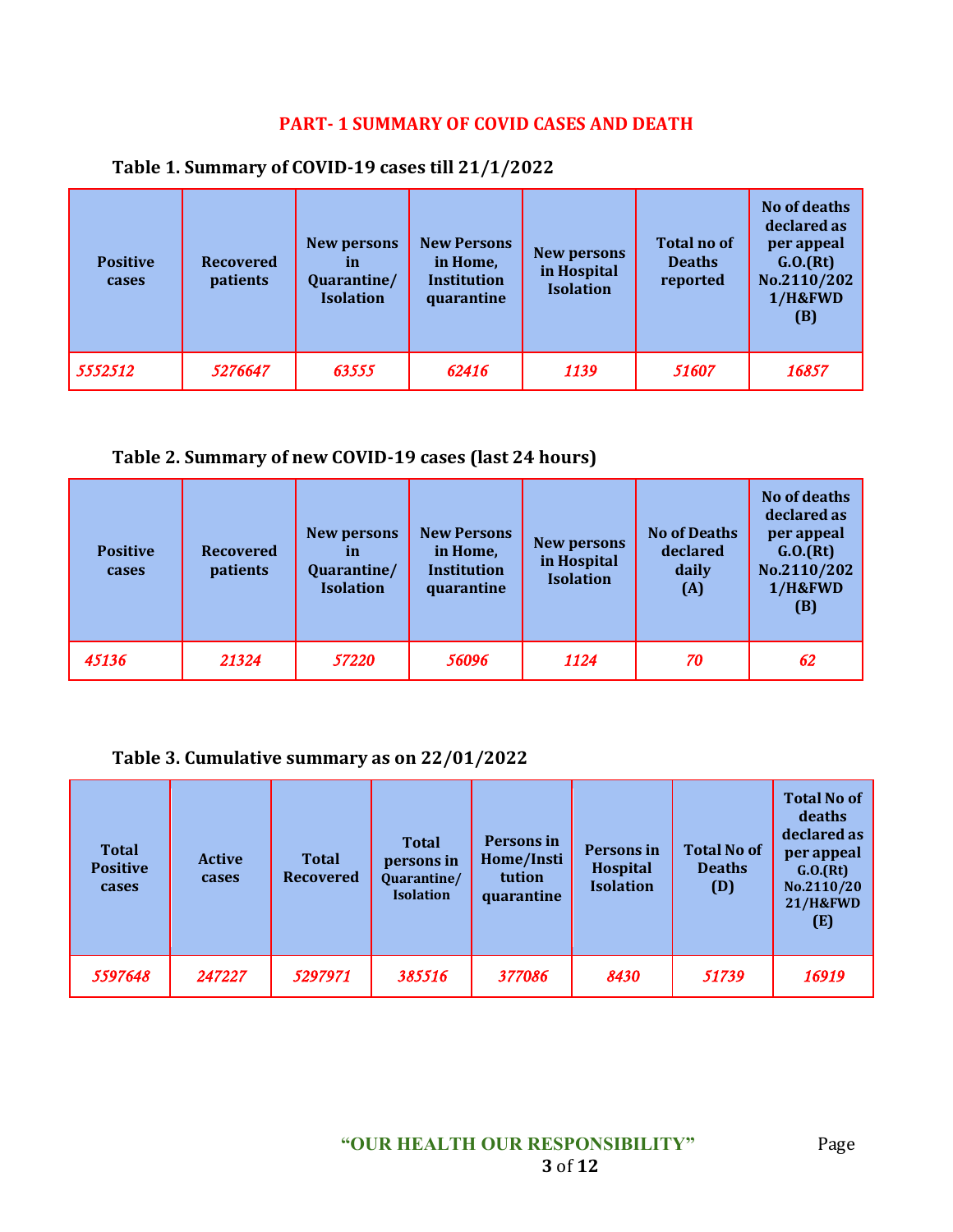| <b>District</b>    | <b>Positive Cases</b><br>declared today | <b>Declared Negative</b><br>today | <b>Positive cases</b><br>admitted in<br>the district |
|--------------------|-----------------------------------------|-----------------------------------|------------------------------------------------------|
| Thiruvananthapuram | 7430                                    | 4163                              | 57533                                                |
| Kollam             | 2882                                    | 3080                              | 12413                                                |
| Pathanamthitta     | 2012                                    | 709                               | 9007                                                 |
| Alappuzha          | 2168                                    | 567                               | 10389                                                |
| Kottayam           | 3053                                    | 1021                              | 16209                                                |
| Idukki             | 1637                                    | 465                               | 8599                                                 |
| Ernakulam          | 8143                                    | 3324                              | 38679                                                |
| Thrissur           | 5120                                    | 3041                              | 23913                                                |
| Palakkad           | 2607                                    | 687                               | 13258                                                |
| Malappuram         | 2431                                    | 720                               | 13009                                                |
| Kozhikode          | 4385                                    | 1567                              | 24169                                                |
| Wayanad            | 972                                     | 824                               | 4699                                                 |
| Kannur             | 1673                                    | 1003                              | 11234                                                |
| Kasaragod          | 623                                     | 153                               | 4116                                                 |
| <b>Total</b>       | 45136                                   | 21324                             | 247227                                               |

**Table 4. District wise summary of Cumulative cases, Active cases, and New positive cases**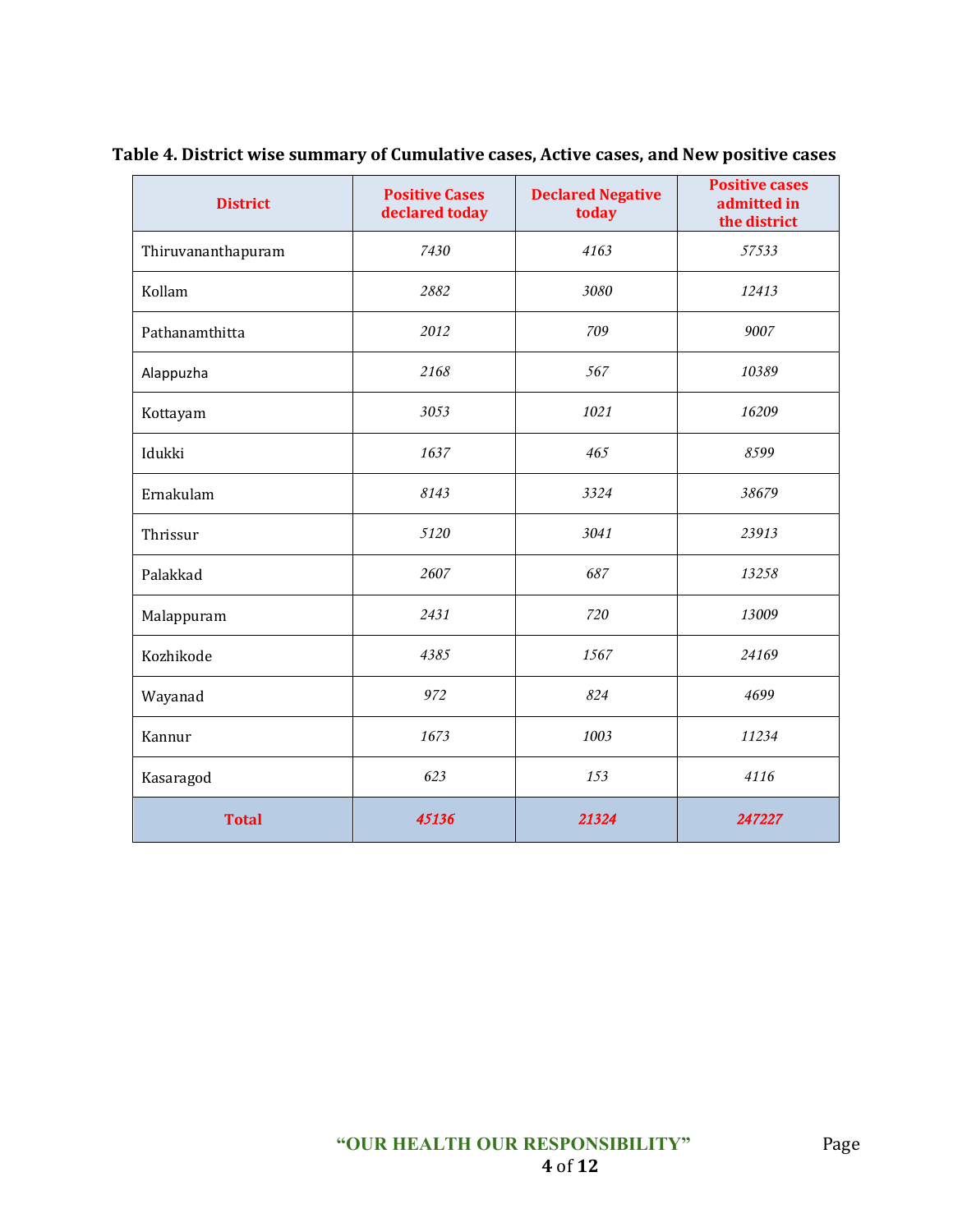| <b>District</b>    | No of<br><b>Deaths</b><br>reported<br>daily<br>(A) | <b>No of deaths</b><br>declared through<br>appeal G.O.(Rt)<br>No.2110/2021/H&F<br><b>WD</b><br><b>Dated 29 September</b><br>(B) | No of pending deaths<br>declaration of the cases up<br>to 18 June 2021 (offline<br>period of death reporting)<br>As per G.O.(Rt)<br>No.2219/2021/H&FWD<br><b>Dated 14 October</b><br>(C) | <b>Death</b><br><b>Cases</b><br>approved<br>today<br>$(A+B+C)$ |
|--------------------|----------------------------------------------------|---------------------------------------------------------------------------------------------------------------------------------|------------------------------------------------------------------------------------------------------------------------------------------------------------------------------------------|----------------------------------------------------------------|
| Thiruvananthapuram | 14                                                 | $\theta$                                                                                                                        | $\theta$                                                                                                                                                                                 | 14                                                             |
| Kollam             | $\mathbf{1}$                                       | $\theta$                                                                                                                        | $\boldsymbol{\theta}$                                                                                                                                                                    | $\mathcal{I}$                                                  |
| Pathanamthitta     | $\overline{c}$                                     | $\theta$                                                                                                                        | $\boldsymbol{\theta}$                                                                                                                                                                    | $\overline{2}$                                                 |
| Alappuzha          | 17                                                 | $\boldsymbol{\theta}$                                                                                                           | $\boldsymbol{\theta}$                                                                                                                                                                    | 17                                                             |
| Kottayam           | $\theta$                                           | $\theta$                                                                                                                        | $\theta$                                                                                                                                                                                 | 0                                                              |
| Idukki             | 0                                                  | $\theta$                                                                                                                        | $\theta$                                                                                                                                                                                 | 0                                                              |
| Ernakulam          | 13                                                 | $\theta$                                                                                                                        | $\theta$                                                                                                                                                                                 | 13                                                             |
| Thrissur           | $\mathfrak{Z}$                                     | $\boldsymbol{\theta}$                                                                                                           | $\theta$                                                                                                                                                                                 | $\mathfrak{Z}$                                                 |
| Palakkad           | 6                                                  | $\theta$                                                                                                                        | $\theta$                                                                                                                                                                                 | 6                                                              |
| Malappuram         | $\overline{4}$                                     | $\mathbf{1}$                                                                                                                    | $\theta$                                                                                                                                                                                 | 5                                                              |
| Kozhikode          | 5                                                  | 57                                                                                                                              | $\boldsymbol{\theta}$                                                                                                                                                                    | 62                                                             |
| Wayanad            | 0                                                  | $\theta$                                                                                                                        | $\theta$                                                                                                                                                                                 | $\boldsymbol{\mathit{0}}$                                      |
| Kannur             | $\mathfrak{I}$                                     | $\theta$                                                                                                                        | $\theta$                                                                                                                                                                                 | 5                                                              |
| Kasaragod          | $\theta$                                           | $\overline{4}$                                                                                                                  | $\theta$                                                                                                                                                                                 | $\overline{4}$                                                 |
| <b>Total</b>       | 70                                                 | 62                                                                                                                              | $\boldsymbol{\theta}$                                                                                                                                                                    | 132                                                            |

**Table 5. District wise Death Cases through online and offline mode - post scrutiny status**

• The list of Track A is mentioned in the Bulletin

- The list of Track B and Track C will be very long as we are declaring cumulative cases. These lists are available with the DMO and can be verified on online portal.
- https://covid19.kerala.gov.in/deathinfo/covidDeathDeclarationList.jsp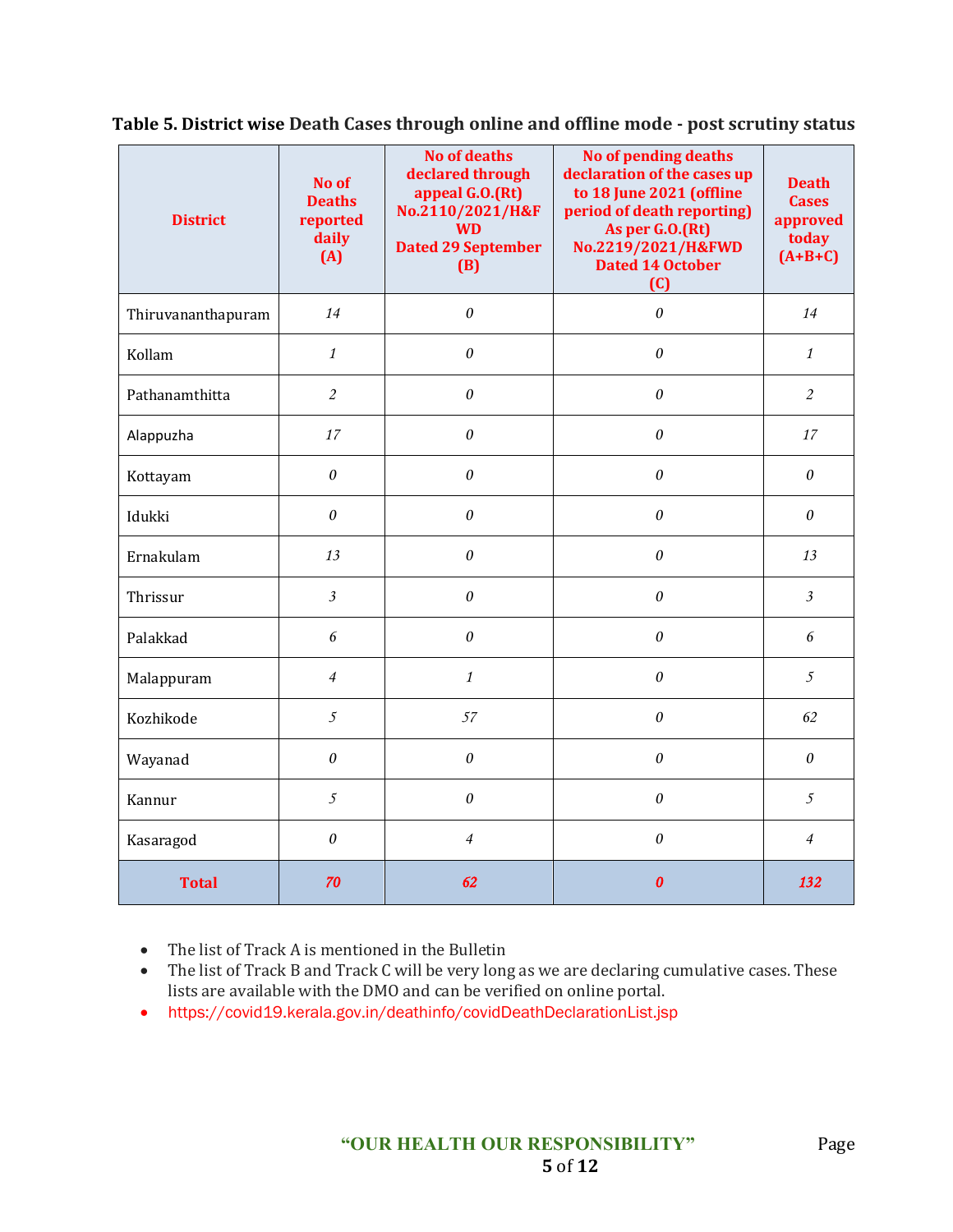## **Table 6. Summary of contact or travel history of COVID-19 cases since 4th May 2020**

| Total cases                                           | 5597149 |
|-------------------------------------------------------|---------|
| Cases with history of International/Interstate travel | 65955   |
| Cases with history of contact                         | 5531194 |

### **Table 7. Summary of contact/travel history of new COVID-19 cases reported in last 24 hours**

| Total cases                                           | 45136      |
|-------------------------------------------------------|------------|
| Cases with history of International/Interstate travel | <b>128</b> |
| Cases with history of contact                         | 42783      |
| Cases with no history of travel or contact            | 2225       |

# **Table 8. Details of COVID-19 positive deaths in the last 24 hours**

| SI no.         | <b>District</b>    | <b>Name</b>            | <b>Place</b>       | Age | <b>Gender</b> | <b>Death Date</b> |
|----------------|--------------------|------------------------|--------------------|-----|---------------|-------------------|
| $\mathbf{1}$   | Thiruvananthapuram | Anandavalli Amma       | Thiruvananthapuram | 88  | Female        | 09-01-2022        |
| $\overline{2}$ | Thiruvananthapuram | Francis Aloysius D     | Kattakada          | 85  | Male          | 22-01-2022        |
| 3              | Thiruvananthapuram | Gangadharan Nair       | Pallichal          | 101 | Male          | 21-01-2022        |
| 4              | Thiruvananthapuram | Lakshmi<br>Narayanan R | Thiruvananthapuram | 91  | Male          | 20-01-2022        |
| 5              | Thiruvananthapuram | Preman K               | Pallichal          | 49  | Male          | 18-01-2022        |
| 6              | Thiruvananthapuram | Rajan VL               | Neyyattinkara      | 57  | Male          | 21-01-2022        |
| $\overline{7}$ | Thiruvananthapuram | Rajappan Pillai N      | Attingal           | 78  | Male          | 17-01-2022        |
| 8              | Thiruvananthapuram | Santhamma              | Chirayinkeezhu     | 61  | Female        | 22-01-2022        |
| 9              | Thiruvananthapuram | Saritha                | Vettoor            | 46  | Female        | 18-01-2022        |
| 10             | Thiruvananthapuram | Sarojini Amma          | Thiruvananthapuram | 87  | Female        | 17-01-2022        |
| 11             | Thiruvananthapuram | Sasidharan Pillai      | Varkala            | 66  | Male          | 17-01-2022        |
| 12             | Thiruvananthapuram | Satheesh S             | Vellarada          | 39  | Male          | 16-01-2022        |
| 13             | Thiruvananthapuram | S Nazeema Beevi        | Andoorkonam        | 70  | Female        | 16-01-2022        |
| 14             | Thiruvananthapuram | Synaba Beevi P         | Anadu              | 72  | Female        | 15-01-2022        |
| 15             | Kollam             | <b>Edmond Pathrose</b> | Kollam             | 78  | Male          | 20-01-2022        |
| 16             | Pathanamthitta     | Valsamma               | Ayiroor            | 74  | Female        | 16-01-2022        |
| 17             | Pathanamthitta     | Varghese Scaria        | Elanthoor          | 85  | Male          | 21-01-2022        |
| 18             | Alappuzha          | Ajayappan              | Mannanchery        | 55  | Male          | 25-12-2021        |
| 19             | Alappuzha          | Aleykutty              | Pulincunnu         | 64  | Female        | 26-12-2021        |
| 20             | Alappuzha          | A Rahel                | Harippad           | 85  | Female        | 19-01-2022        |
| 21             | Alappuzha          | Babu Kunjachan         | Nooranad           | 54  | Male          | 22-12-2021        |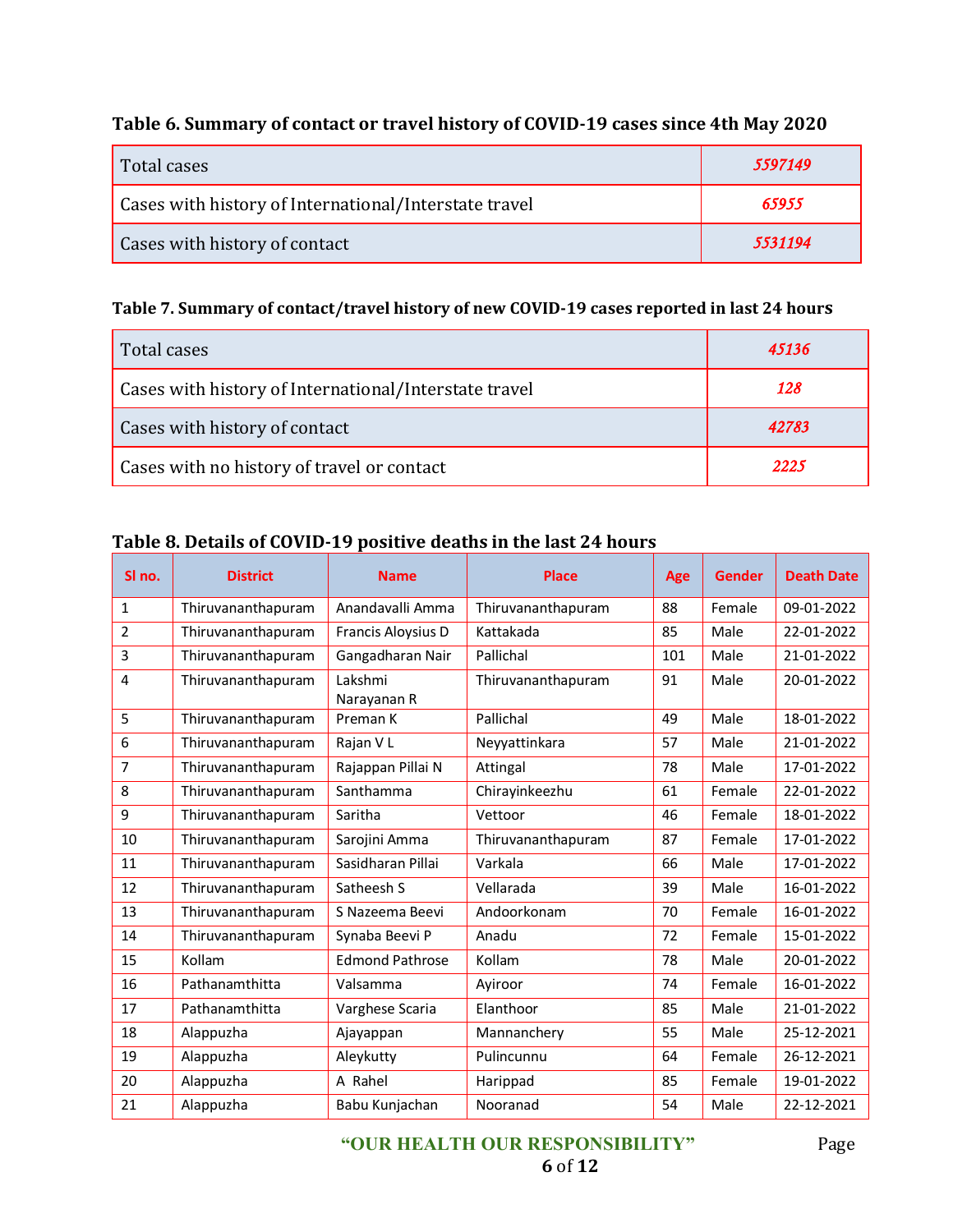| 22 | Alappuzha  | <b>Bhaskaran Nair</b>    | Chennithala<br>Thripperuthura | 74          | Male   | 18-01-2022 |
|----|------------|--------------------------|-------------------------------|-------------|--------|------------|
| 23 | Alappuzha  | Janaki Amma              | Bharanikkavu                  | $\mathbf 0$ | Female | 21-12-2021 |
| 24 | Alappuzha  | Joseph T J               | Mannanchery                   | 65          | Male   | 03-01-2022 |
| 25 | Alappuzha  | Kurian                   | Pallippad                     | 97          | Male   | 18-01-2022 |
|    |            | Geevarghese              |                               |             |        |            |
| 26 | Alappuzha  | K V Varkey               | Chengannur                    | 92          | Male   | 05-01-2022 |
| 27 | Alappuzha  | Mariyamma<br>Yohannan    | Budhannur                     | 89          | Female | 04-01-2022 |
| 28 | Alappuzha  | Mrs Renjitha<br>Kumari P | Chengannur                    | 50          | Female | 10-01-2022 |
| 29 | Alappuzha  | Prabhakaran              | Mulakkuzha                    | 82          | Male   | 24-12-2021 |
| 30 | Alappuzha  | Rajendran N              | Kayamkulam                    | 79          | Male   | 09-01-2022 |
| 31 | Alappuzha  | Rajesh R                 | Mavelikkara Thekkekkara       | 44          | Male   | 10-09-2021 |
| 32 | Alappuzha  | Raju                     | Palamel                       | 71          | Male   | 07-01-2022 |
| 33 | Alappuzha  | Sarasamma                | Harippad                      | 74          | Female | 12-01-2022 |
| 34 | Alappuzha  | Suma Rajesh              | Budhannur                     | 37          | Female | 02-01-2022 |
| 35 | Ernakulam  | Bessy                    | Ayavana                       | 45          | Female | 14-01-2022 |
| 36 | Ernakulam  | Chandran TP              | Ramamangalam                  | 53          | Male   | 20-01-2022 |
| 37 | Ernakulam  | Elamma Varghese          | Vengoor                       | 83          | Female | 14-01-2022 |
| 38 | Ernakulam  | M I Varghese             | Mookkanoor                    | 74          | Male   | 27-04-2021 |
| 39 | Ernakulam  | Nadesan M V              | Kochi                         | 80          | Male   | 18-01-2022 |
| 40 | Ernakulam  | Prasad M K               | Kochi                         | 89          | Male   | 17-01-2022 |
| 41 | Ernakulam  | Radhakrishnan            | Kottuvally                    | 62          | Male   | 01-12-2021 |
| 42 | Ernakulam  | Ramakrishnan             | Kochi                         | 83          | Male   | 19-01-2022 |
| 43 | Ernakulam  | Reetha                   | Elamkunnapuzha                | 80          | Female | 18-01-2022 |
| 44 | Ernakulam  | R Sadanandan             | Kochi                         | 87          | Male   | 29-04-2021 |
| 45 | Ernakulam  | Sasendran V P            | Kanjoor                       | 81          | Male   | 19-01-2022 |
| 46 | Ernakulam  | Sudhi                    | Chittattukara                 | 62          | Male   | 14-01-2022 |
| 47 | Ernakulam  | Usha                     | Kochi                         | 58          | Female | 18-01-2022 |
| 48 | Thrissur   | Antony A A               | Padiyoor                      | 79          | Male   | 19-01-2022 |
| 49 | Thrissur   | Haneefa                  | Mullassery                    | 71          | Male   | 20-01-2022 |
| 50 | Thrissur   | Mohammed M M             | Kodungallur                   | 81          | Male   | 20-01-2022 |
| 51 | Palakkad   | Daivana                  | Polpully                      | 49          | Female | 20-01-2022 |
| 52 | Palakkad   | Kuppan                   | Kollengode                    | 88          | Male   | 20-01-2022 |
| 53 | Palakkad   | Mariya                   | Alanallur                     | 54          | Female | 17-01-2022 |
| 54 | Palakkad   | Muthu                    | Melarcode                     | 75          | Male   | 22-01-2022 |
| 55 | Palakkad   | Raghavan                 | Cherupulassery                | 72          | Male   | 17-01-2022 |
| 56 | Palakkad   | Vesu                     | Vadakkenchery                 | 72          | Female | 20-01-2022 |
| 57 | Malappuram | Alavi                    | Muthuvallur                   | 64          | Male   | 15-01-2022 |
| 58 | Malappuram | Janaki                   | Chokkad                       | 88          | Female | 20-01-2022 |
| 59 | Malappuram | Muhammed Bava            | Niramaruthoor                 | 83          | Male   | 21-08-2021 |
| 60 | Malappuram | Pathummu                 | Mangalam                      | 65          | Female | 19-01-2022 |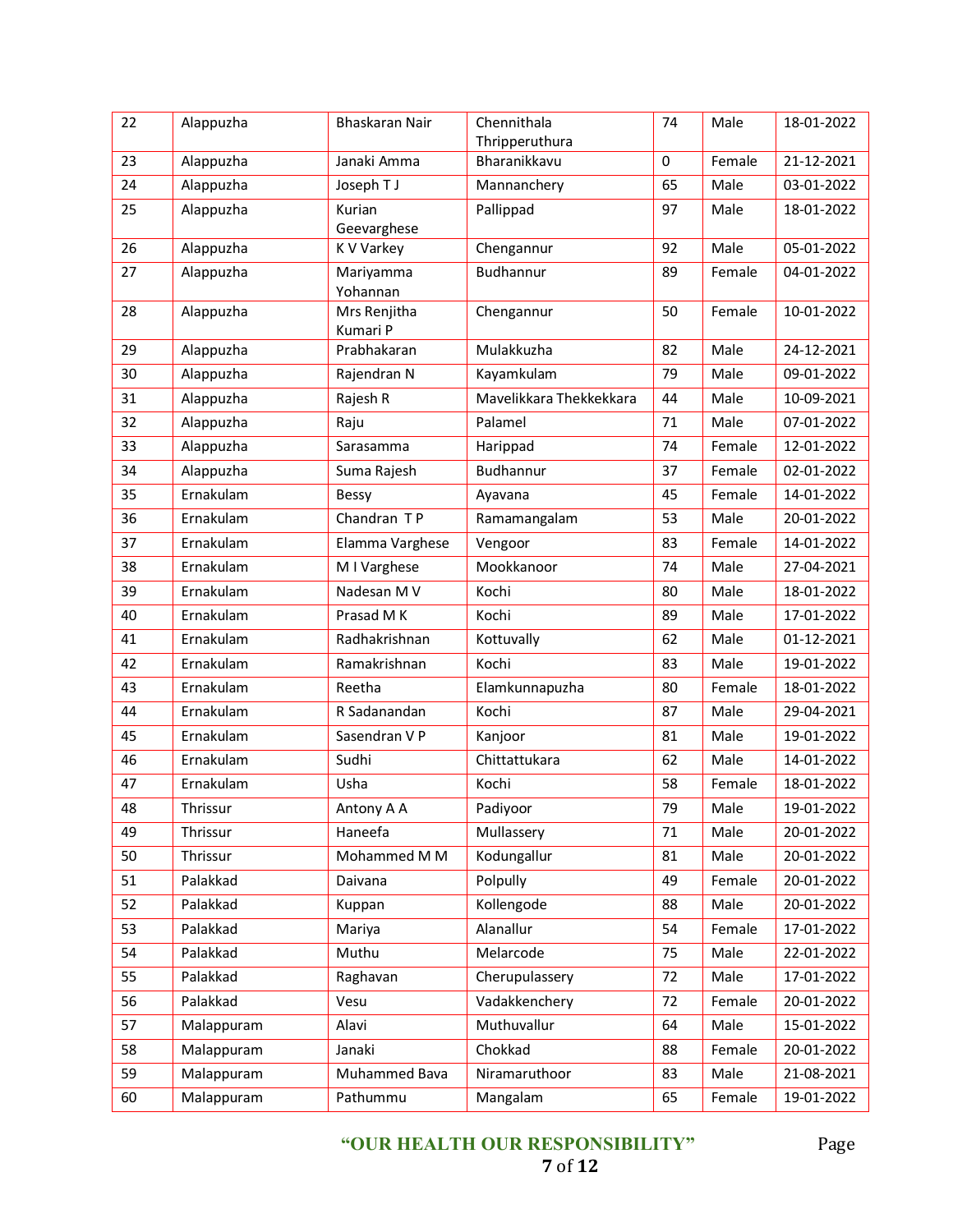| 61 | Kozhikode | Karunakaran P K | Kozhikode    | 80 | Male   | 16-01-2022 |
|----|-----------|-----------------|--------------|----|--------|------------|
| 62 | Kozhikode | Mary Jacob      | Thiruvambady | 80 | Female | 18-01-2022 |
| 63 | Kozhikode | Raju E          | Kozhikode    | 85 | Male   | 19-01-2022 |
| 64 | Kozhikode | Saramma         | Kodenchery   | 72 | Female | 17-01-2022 |
| 65 | Kozhikode | Varghese P D    | Kozhikode    | 75 | Male   | 18-01-2022 |
| 66 | Kannur    | Ayisha          | Kottayam     | 70 | Female | 19-01-2022 |
| 67 | Kannur    | Kousalya        | Dharmadam    | 76 | Female | 17-01-2022 |
| 68 | Kannur    | Krishnan Kutty  | Pinarayi     | 80 | Male   | 17-01-2022 |
| 69 | Kannur    | Padmini E       | Ancharakandy | 68 | Female | 17-01-2022 |
| 70 | Kannur    | Sunitha         | Chembilode   | 48 | Female | 15-01-2022 |

*Detailed list is available with the respective District Medical office (Health)*

#### **Table 9. Summary of critical patients**

| Patients in ICUs               | 946 |
|--------------------------------|-----|
| Patients on Ventilator support |     |

*\*The data shown contains ICU and Ventilator data from both government and private hospitals*

#### **PART- II COVID-19 TESTING**

### **Table 10. Cumulative number of samples tested**

| <b>Cumulative</b><br><b>Samples</b><br><b>Sent</b> | <b>Cumulative</b><br>routine +<br><b>Sentinel</b><br>samples | <b>Airport</b><br>surveillance | <b>CB NAAT</b> | <b>True</b><br><b>NAT</b> | <b>POCT</b><br><b>PCR</b> | <b>RT</b><br><b>LAMP</b> | Antigen<br><b>Assay</b> |
|----------------------------------------------------|--------------------------------------------------------------|--------------------------------|----------------|---------------------------|---------------------------|--------------------------|-------------------------|
| 43025275                                           | 18602303                                                     | 77321                          | 134677         | 876738                    | 134917                    | 46193                    | 23159440                |

### **Table 11. Details of new COVID-19 samples in the last 24 hours**

| <b>Samples Sent</b> | Routine +<br><b>Sentinel Samples</b><br>(PCR) | <b>CB NAAT</b> | <b>True NAT</b> | <b>POCT PCR</b> | <b>RT LAMP</b> | <b>Antigen</b><br><b>Assay</b> |
|---------------------|-----------------------------------------------|----------------|-----------------|-----------------|----------------|--------------------------------|
| 100735              | 56677                                         | 235            | 837             | 503             | 185            | 42298                          |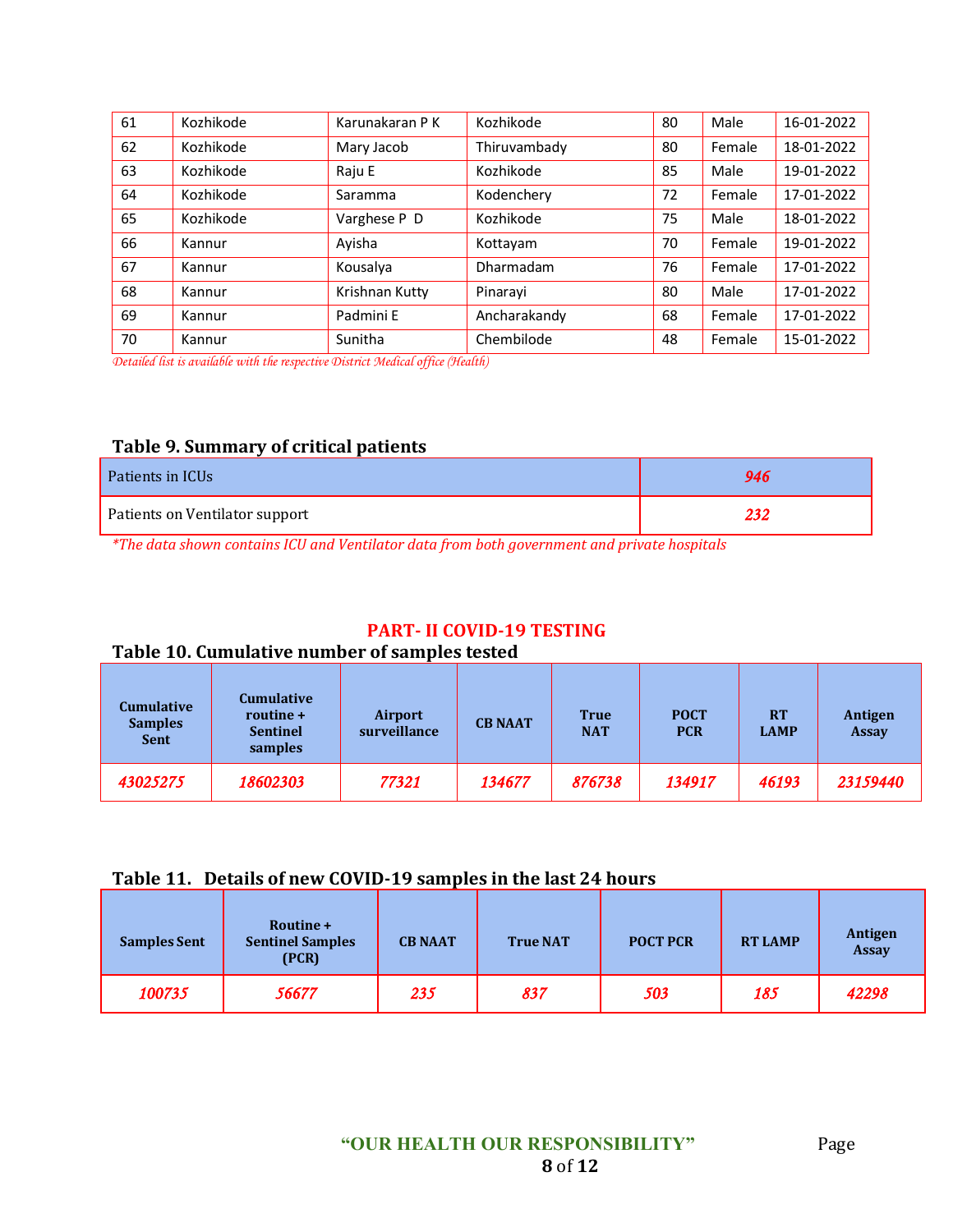### **PART-III SURVEILLANCE**

### **Table 12. District wise distribution of persons under quarantine and isolation**

| <b>District</b>    | <b>Persons under</b><br>observation as<br>on today | <b>Persons under</b><br>home/institutional<br>quarantine as on today | <b>Total persons under</b><br>hospital Isolation as<br>on today | <b>Persons</b><br>hospitalized<br>today |
|--------------------|----------------------------------------------------|----------------------------------------------------------------------|-----------------------------------------------------------------|-----------------------------------------|
| Thiruvananthapuram | 97834                                              | 96102                                                                | 1732                                                            | 255                                     |
| Kollam             | 25836                                              | 25460                                                                | 376                                                             |                                         |
| Pathanamthitta     | 12884                                              | 12283                                                                | 601                                                             | 24                                      |
| Alappuzha          | 19062                                              | 18808                                                                | 254                                                             | 40                                      |
| Kottayam           | 31870                                              | 31159                                                                | 711                                                             | $\boldsymbol{\theta}$                   |
| Idukki             | 8772                                               | 8696                                                                 | 76                                                              | $\mathcal S$                            |
| Ernakulam          | 50330                                              | 48694                                                                | 1636                                                            | 237                                     |
| Thrissur           | 29619                                              | 28888                                                                | 731                                                             | 173                                     |
| Palakkad           | 17195                                              | 16830                                                                | 365                                                             | 72                                      |
| Malappuram         | 20549                                              | 20224                                                                | 325                                                             | 90                                      |
| Kozhikode          | 25994                                              | 25217                                                                | 777                                                             | 94                                      |
| Wayanad            | 16977                                              | 16792                                                                | 185                                                             | 53                                      |
| Kannur             | 17653                                              | 17309                                                                | 344                                                             | 62                                      |
| Kasaragod          | 10941                                              | 10624                                                                | 317                                                             | 16                                      |
| <b>Total</b>       | 385516                                             | 377086                                                               | 8430                                                            | 1124                                    |

### **Table 13. Summary of Travel surveillance 22/01/2022**

| <b>Mode of Travel</b> | <b>Cumulative number of Passengers</b> |  |
|-----------------------|----------------------------------------|--|
| International airport | 2979385                                |  |
| <b>Total</b>          | 2979385                                |  |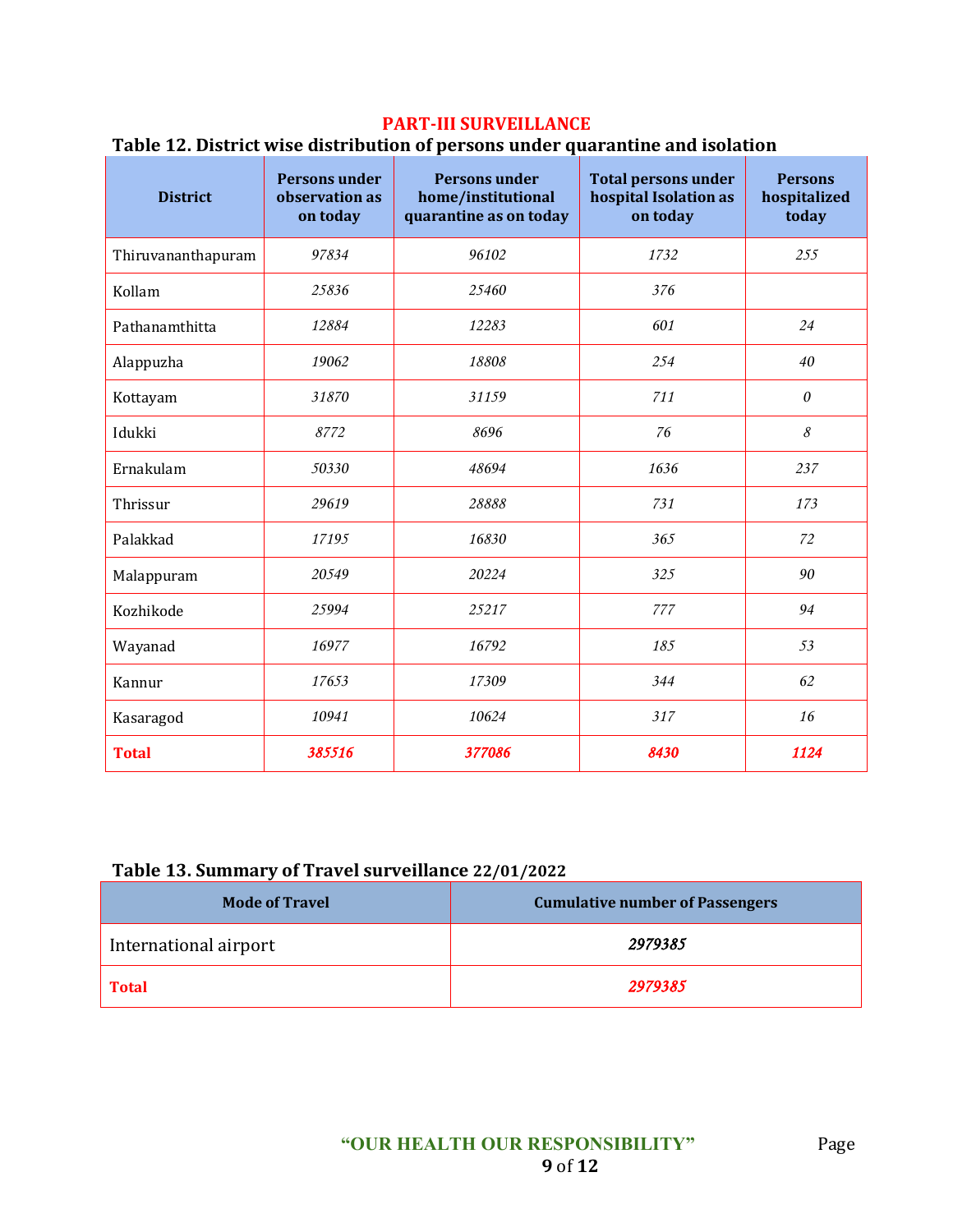### **PART-IV PSYCHOSOCIAL SUPPORT**

**'***Ottakalla Oppamundu***'** is a program for providing Psychosocial support to the people in quarantine, isolation, school children and other categories of population as well as to the community in general. **867** Mental Health Personnel including Psychiatrists, Psychiatric Social Workers, Clinical Psychologists, and Counsellors are working and have given psychosocial support.

#### **Table.14. Psychosocial support provided through the program "Ottakalla Oppamundu"**

| No. of Psychosocial workers                                                                                                                       | 867         |
|---------------------------------------------------------------------------------------------------------------------------------------------------|-------------|
| Total Psychosocial support calls made to persons in quarantine/isolation.                                                                         | 75,16,958   |
| Total psychosocial support follow-up calls made                                                                                                   | 32, 12, 102 |
| Total Post COVID calls                                                                                                                            | 11,33,087   |
| Total calls made to persons under treatment for mental illnesses, migrant<br>labourers, differently abled children, elderly persons staying alone | 3,48,860    |
| Total Psychosocial support calls to school children                                                                                               | 9,98,805    |
| Total psychosocial support calls to health care workers                                                                                           | 64,194      |
| Total Psychosocial support calls received in helpline numbers                                                                                     | 92,372      |
| <b>Total calls to all categories of Persons</b>                                                                                                   | 1,33,66,378 |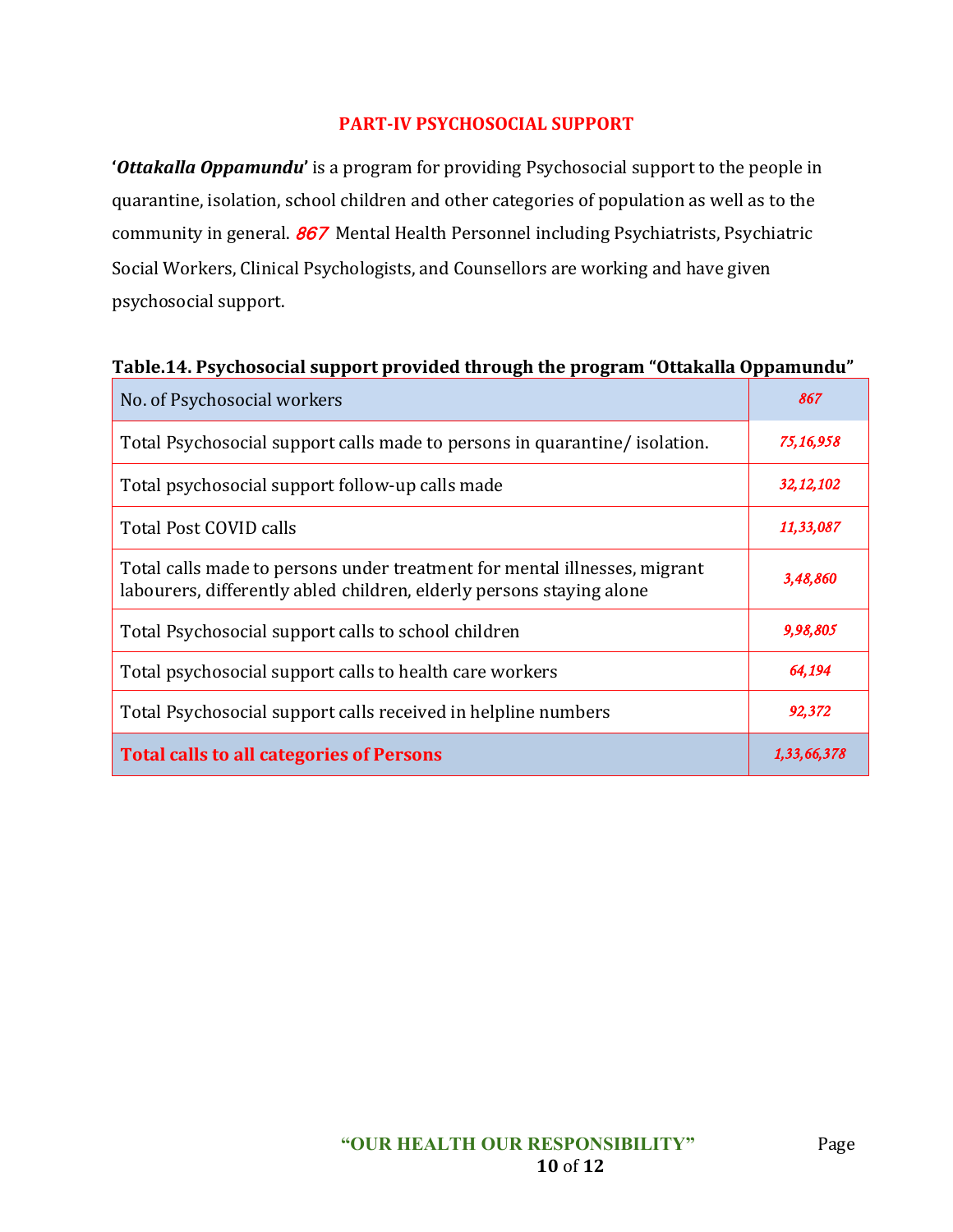## **PART-V ANNEXURES**

### **Annexure-1:** District Covid 19 Control Room Numbers Oxygen War Room Numbers

| <b>District</b>    | <b>Covid 19 Control Room Numbers</b>   | <b>Oxygen War Room Numbers</b> |
|--------------------|----------------------------------------|--------------------------------|
| Thiruvananthapuram | 9188610100, 1077, 0471 277 9000        | 7592939426, 7592949448         |
| Kollam             | 0474 2797609, 2794006, 8589015556      | 75920 03857                    |
| Alappuzha          | 0477 2239999, 2238642, 2238651         | 7594041555                     |
| Pathanamthitta     | 0468 2222515, 0468 2228220             | 1077, 8547715558               |
| Idukki             | 18004255640, 0486 2232220, 2233118     | 18004255640, 04862233118       |
| Kottayam           | 9188610014, 9188610016, 0481 2304800,  | 0481 256 7390                  |
|                    | 0481 2583200, 0481 2566100, 0481       |                                |
|                    | 2566700, 0481 2561300                  |                                |
| Ernakulam          | 0484 2368702, 0484 2368802, 0484       | 75940 46167                    |
|                    | 2368902                                |                                |
|                    | Guest Control Room 9072303275,         |                                |
|                    | 9072303276                             |                                |
|                    | WhatsApp Number 9400021077             |                                |
| Thrissur           | 9400066921, 9400066922, 9400066923     | 9400063430, 7034099935         |
| Palakkad           | 0491 251 0580, 04912510583             | 0491251 0577, 8848902376       |
|                    | 0491 251 0575, 0491 251 0576, 251 0574 |                                |
| Malappuram         | 0483 2737858, 0483 2737857,0483        | 0483 2952950                   |
|                    | 2733251, 0483 2733252, 2733253         |                                |
| Calicut            | 0495 2371471, 0495 2376063             | 75940-01419, 7594001485        |
|                    | Collectorate 0495 2371002              |                                |
| Kannur             | 0497 2700194, 2713437, 9400066062,     | 8281899687                     |
|                    | 9400066616                             |                                |
| Wayanad            | 04936 202343, 04936 202375             | 9526831678                     |
| Kasaragod          | 9946000493, 9946000293                 | 9645002811                     |

### **Annexure-2: Table of links to documents, guidelines, and websites**

| Dashboard                        | https://dashboard.kerala.gov.in/                                              |  |  |
|----------------------------------|-------------------------------------------------------------------------------|--|--|
| Daily Bulletin                   | http://dhs.kerala.gov.in/@ഡയിലി-<br>ബുള്ളറ്റിന്%E2%80%8D/                     |  |  |
| <b>Guidelines and Advisories</b> | http://dhs.kerala.gov.in/ஜつ(のの-<br>നിര്%E2%80%8D <b>ദേശ</b> ങ്ങള്%E2%80%8D/   |  |  |
| Awareness materials              | https://www.dropbox.com/sh/l2h2n9hu737lea3/AAD43CHbe<br>dUZa 8PUY9v3m0Wa?dl=0 |  |  |
| Posters                          | http://dhs.kerala.gov.in/photo-gallery/                                       |  |  |
| COVID-19 Jagratha                | https://covid19jagratha.kerala.nic.in/                                        |  |  |
| E Sanjeevani                     | https://esanjeevaniopd.in                                                     |  |  |